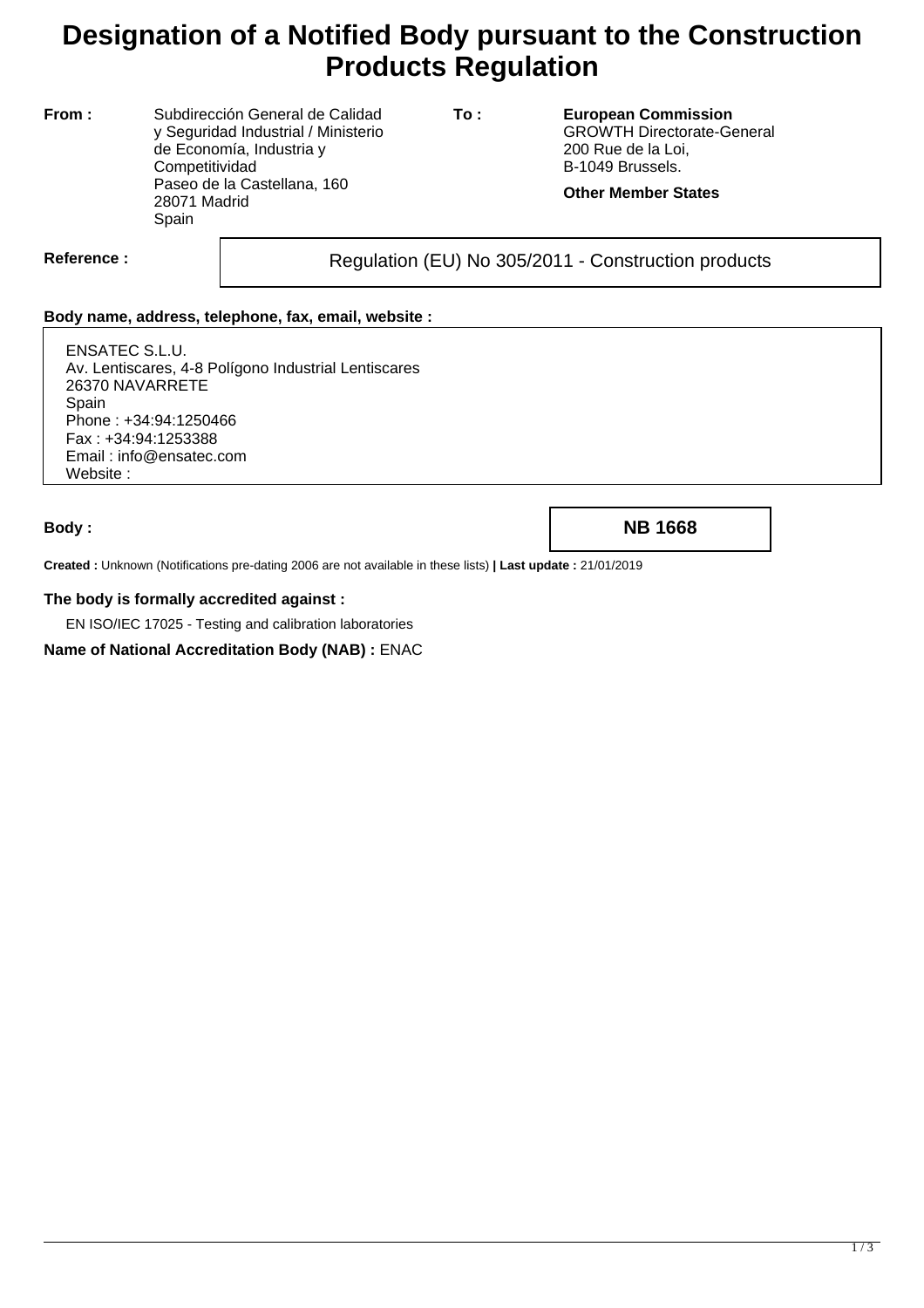Elena Malaina - +341250466 - elena.malaina@ensatec.com

Luis García - +34:94:1250466 - luisgarcia@ensatec.com

### **Tasks performed by the Body :**

**Created :** 03/08/2017 **| Last update :** 03/08/2017

| <b>Decision</b> | Product family, product/Intended use                                                                                                                                                                                                                                                                                                                                                                                           | <b>AVCP system</b>                      | <b>Technical specification</b>                                  |
|-----------------|--------------------------------------------------------------------------------------------------------------------------------------------------------------------------------------------------------------------------------------------------------------------------------------------------------------------------------------------------------------------------------------------------------------------------------|-----------------------------------------|-----------------------------------------------------------------|
| 95/467/EC       | Gypsum products (1/4) : - Plasterboards and ceiling elements<br>with thin laminations, fibrous gypsum boards, fibrous gypsum<br>plaster casts, and composite panels (laminates), in which the<br>incorporated material is placed on a face susceptible to be<br>explosed to fire, including relevant ancillary products (in walls,<br>partitions or ceilings (or lining thereof) subject to reaction to<br>fire requirements). | <b>Testing Laboratory</b><br>(System 3) | EN<br>15283-1:2008+A1:2009<br>EN<br>15283-2:2008+A1:2009        |
| 95/467/EC       | Gypsum products (2/4) : - Plasterboards, blocks, ceiling<br>elements and gypsum plasters, fibrous gypsum plasters<br>casts, including relevant ancillary products (in walls, partitions<br>or ceilings, as relevant, intended for fire protection of<br>structural elements and/or fire compartmentation in<br>buildings).                                                                                                     | <b>Testing Laboratory</b><br>(System 3) | EN 14246:2006<br>EN 14246:2006/AC:2007<br>EN 520:2004+A1:2009   |
| 96/580/EC       | Curtain wallings (1/1) : - Curtain wall kits (as external walls<br>subject to reaction to fire requirements).                                                                                                                                                                                                                                                                                                                  | <b>Testing Laboratory</b><br>(System 3) | EN 13830:2003                                                   |
| 97/462/EC       | Wood-based panels (2/2) : - Unfaced, overlaid and veneered<br>or coated wood-based panels (for non structural elements in<br>internal or external applications).                                                                                                                                                                                                                                                               | <b>Testing Laboratory</b><br>(System 3) | EN 13986:2004+A1:2015                                           |
| 97/808/EC       | Floorings (2/2) : - Resilient and textile floorings -<br>homogeneous and heterogeneous resilient floor coverings<br>supplied either in tile, sheet or roll form (textile floor covering<br>including tiles; plastic and rubber sheets (aminoplastic<br>thermosetting floorings); linoleum and cork; anti-static sheet;<br>floor loose laid tiles; resilient laminated floorings) (for internal<br>uses).                       | <b>Testing Laboratory</b><br>(System 3) | EN 14041:2004<br>EN 14041:2004/AC:2006                          |
| 97/808/EC       | Floorings (2/2) : - Rigid flooring products<br>(a)<br>Components: paving units, tiles, mosaics, parquet, decking of<br>mesh or sheet, floor gratings, rigid laminated floorings, wood<br>based products (for internal uses including enclosed public<br>transport premises).                                                                                                                                                   | <b>Testing Laboratory</b><br>(System 3) | EN 14342:2013                                                   |
| 98/436/EC       | Roof coverings, rooflights, roof windows and ancillary<br>products (1/6) : - Factory-bonded composite or sandwich<br>panels (for uses subject to resistance to fire regulations (e.g.<br>fire compartmentation)).                                                                                                                                                                                                              | <b>Testing Laboratory</b><br>(System 3) | EN 14509:2013                                                   |
| 98/436/EC       | Roof coverings, rooflights, roof windows and ancillary<br>products (2/6) : - Roof windows (for uses subject to reaction<br>to fire regulations).                                                                                                                                                                                                                                                                               | <b>Testing Laboratory</b><br>(System 3) | <b>EN</b><br>14351-1:2006+A1:2010<br>EN<br>14351-1:2006+A2:2016 |
| 98/436/EC       | Roof coverings, rooflights, roof windows and ancillary<br>products (2/6) : - Factory-bonded composite or sandwich<br>panels (for uses subject to reaction to fire regulations).                                                                                                                                                                                                                                                | <b>Testing Laboratory</b><br>(System 3) | EN 14509:2013                                                   |
| 98/436/EC       | Roof coverings, rooflights, roof windows and ancillary<br>products (3/6) : - Roof windows (for uses subject to external<br>fire performance regulations).                                                                                                                                                                                                                                                                      | <b>Testing Laboratory</b><br>(System 3) | EN<br>14351-1:2006+A1:2010<br>EN<br>14351-1:2006+A2:2016        |
| 98/436/EC       | Roof coverings, rooflights, roof windows and ancillary<br>products (3/6) : - Factory-bonded composite or sandwich<br>panels (for uses subject to external fire performance<br>regulations).                                                                                                                                                                                                                                    | <b>Testing Laboratory</b><br>(System 3) | EN 14509:2013                                                   |